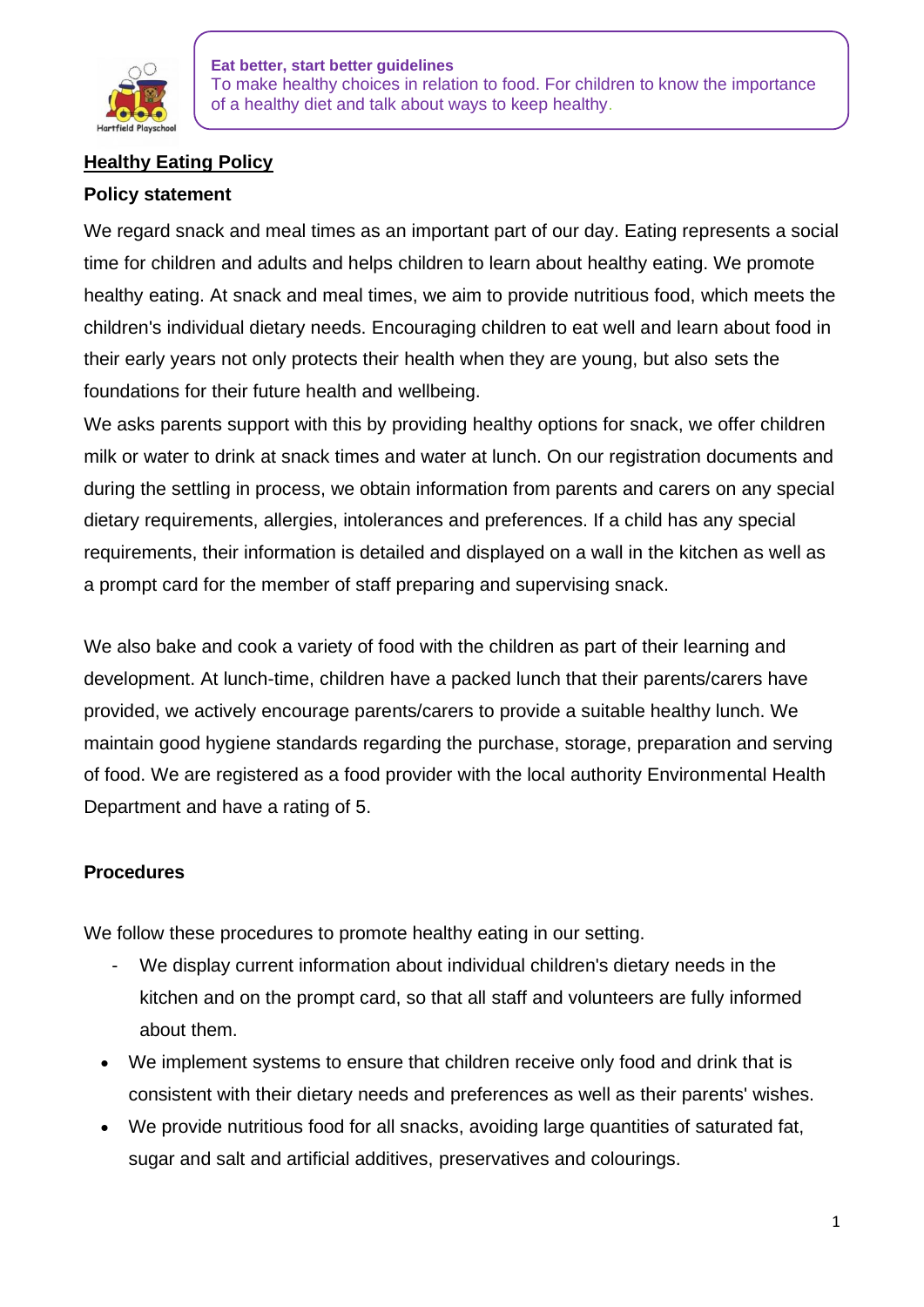

- We offer alternatives to dairy and gluten intolerant children.
- We offer a variety of foods at snack time to include a range of nutritional benefits, primarily fruit, vegetables, oat cakes, breadsticks and crackers.
- We encourage healthy packed lunches to be provided for children and provide information to parents through posters displayed and a 'Healthy Eating week'.
- We encourage packed lunches to contain a variety of foods from food groups Carbohydrates, Fruit & Vegetables, Proteins and Dairy/ Alternatives and to minimise on sugar filled foods.
- We bake with the children a variety of things, aiming to teach the children about healthy food, and improve mathematical skills, communication and language and motor skills.
- We include foods from different cultures, providing children with familiar foods and introducing new ones.
- We are vigilant where we have a child who has a known allergy to nuts we are a nut free zone.
- We take into account dietary rules of religious groups to which children and their parents belong, of vegetarians, vegan food allergies/ intolerances and provide accordingly.
- All staff show sensitivity in providing for children's diets and allergies. Staff do not use a child's diet or allergy as a label for the child or make a child feel singled out because of her/ his diet or allergy.
- We use meal and snack times to help children to develop independence through making choices, serving food and drink and feeding themselves.
- We provide children with utensils that are appropriate for their ages and stages of development and that take account of the eating practices in their cultures.
- Parents are requested to provide filled water bottles on a daily basis for their child. They have free access to their bottles and staff encourage the children to drink. We provide water for a child if they do not have their own water bottle.

For children who drink milk, we provide semi skimmed pasteurised milk as advised by Cool Milk (who provide our milk) as it contains the same amount of calcium as whole milk but less fat.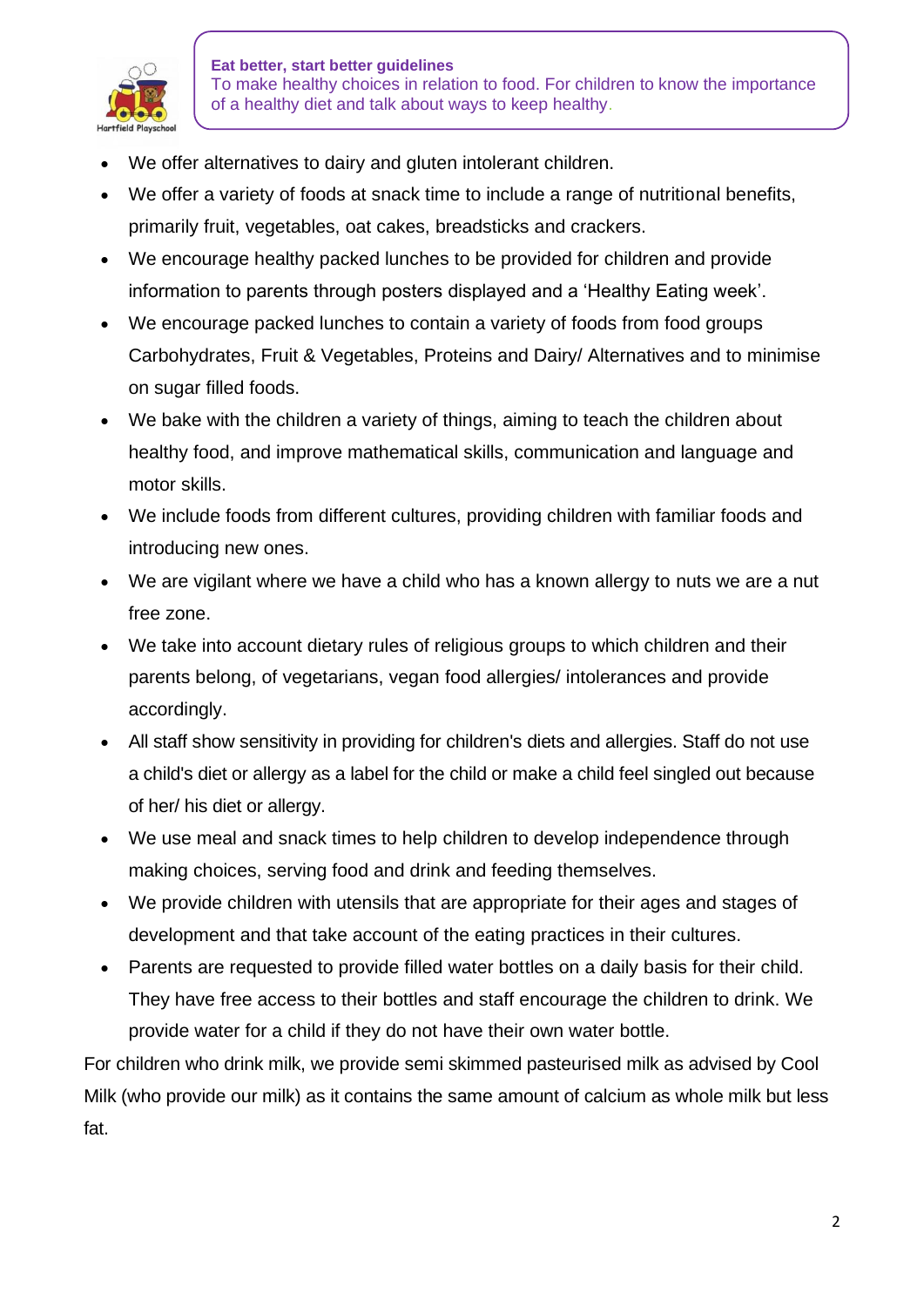

## **Packed lunches**

- Children who have lunch with us bring their own packed lunch. In order to protect children with food allergies, we discourage children from sharing and swapping their food with one another.
- We inform parents of our policy on healthy eating and signpost them to Eat Better, Start Better to help them make healthy choices. (We reserve the right to speak to the parents about the unsuitability of food types.) We provide children bringing packed lunches with plates, cups and cutlery if required.
- We ensure staff sit with children during lunch so that the mealtime is a social occasion.

# **Food Hygiene**

- All staff are involved in the preparation and handling of food and have a sound knowledge of basic food hygiene. Staff have received Food hygiene training.
- The Early Years Manager carries out daily opening and closing checks on the kitchen to ensure standards are met consistently. We use reliable suppliers for the food we purchase.
- Food is stored at correct temperatures and is checked to ensure it is in-date and not subject to contamination by pests, rodents or mould. Fridge temperature is checked weekly and recorded.
- Packed lunches are stored outside and parents are advised to use ice packs in warmer weather.
- Food preparation areas are cleaned before use as well as after use.
- All surfaces are clean using different coloured cloths for different areas
- All utensils are clean and stored appropriately.
- Waste food is disposed of daily.
- Cleaning materials and other dangerous materials are stored out of children's reach.
- Children do not have unsupervised access to the kitchen.
- When children take part in cooking activities, they: